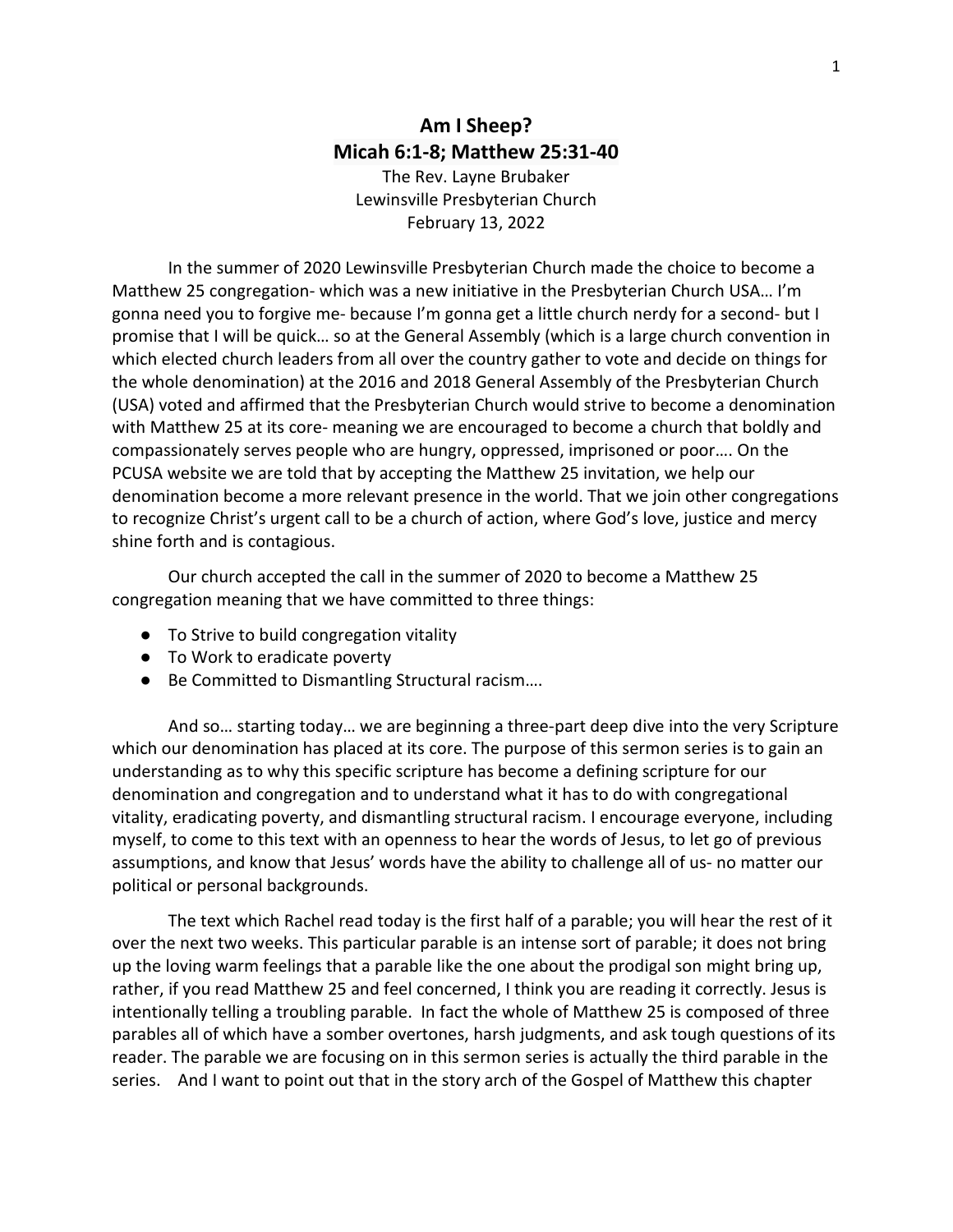falls right before Jesus goes to Jerusalem where he will be arrested, tried, and executed… so as far as storytelling goes this chapter is foreshadowing what is to come

Our parable opens with:

*"When the Son of Man comes in his glory, and all the angels with him, he will sit on his glorious throne. 32 All the nations will be gathered before him, and he will separate the people one from another as a shepherd separates the sheep from the goats. 33 He will put the sheep on his right and the goats on his left.*

The parable is a judgment scene in which all people, from all nations, are gathered for their final judgment. I don't know about you but images of all humanity standing before a throne to be judged at the end of time is not necessarily a dreamy thought- in fact it sort of makes my stomach hurt thinking about it. Getting judged a sort of lifetime report card on how my time spent in life went, sounds terrifying.. And as we read on, we see that the final judgment is a separating, a sorting of folks, as a Shepard sorts sheep from the goats. Sheep to the right and Goats to the left. *But I have good news for you. TODAY we get to focus on the sheep!! I'm gonna leave the goats to Jen next week!* 

The sheep are judged and welcomed into the kingdom of God because they fed, clothed, visited and cared for Jesus when he was sick, in prison, hungry, and thirsty. However, "the sheep" are confused by this proclamation saying, "when did this happen?" and Jesus says if you do this for the least of these, you do it for me. Here Jesus *is saying don't look for me among the most dignified, wealthy, or noble in your community. Rather find me with the vulnerable, the sick, the outcast, the incarcerated, the condemned, and I think it is important to note that literally in the very next chapter of this book, this is where you find Jesus, by the end of Matthew 26 Jesus will have been betrayed by a close friend, left as an outcast by his disciples to pray alone. Jesus will be arrested, he will be tried, and he will be judged guilty, he will be beaten. T*here is a history of interpretation with Matthew 25 to see Jesus instruction here as an encouragement to "bring Jesus" to the vulnerable or see this parable as a morality checklist; yup did some good charity, check! I'm good to go. I'm getting an A at that final judgment! But there is a nuanced difference because here Jesus is saying to find me in our world you must look to the margins. Jesus self identifies as the sick, the hungry, the thirsty, the outcast, the incarcerated, and the betrayed.

This week I've been doing some research about Sheep wondering why it might be that our gospel writer chooses sheep as the "good ones". Wondering what is about sheep that Jesus is lifting up. Commonly sheep are used to refer to people who are not intelligent, or someone might be called a sheep if they are quick to follow a leader without thinking for themselves. There is even a derogatory word "*sheeple*" that is used to describe people who thoughtlessly follow new trends. But I don't think this is why Jesus is using the reference to sheep in this text. First off there is a rich history throughout both the Old and New Testament to use the image of sheep (sheep play an important role in Yom Kippur and other Jewish festivals) and there is an abundance of references to God as the Good shepherd, and the folks Jesus is telling this parable to most likely had more interactions with sheep than us modern readers and would have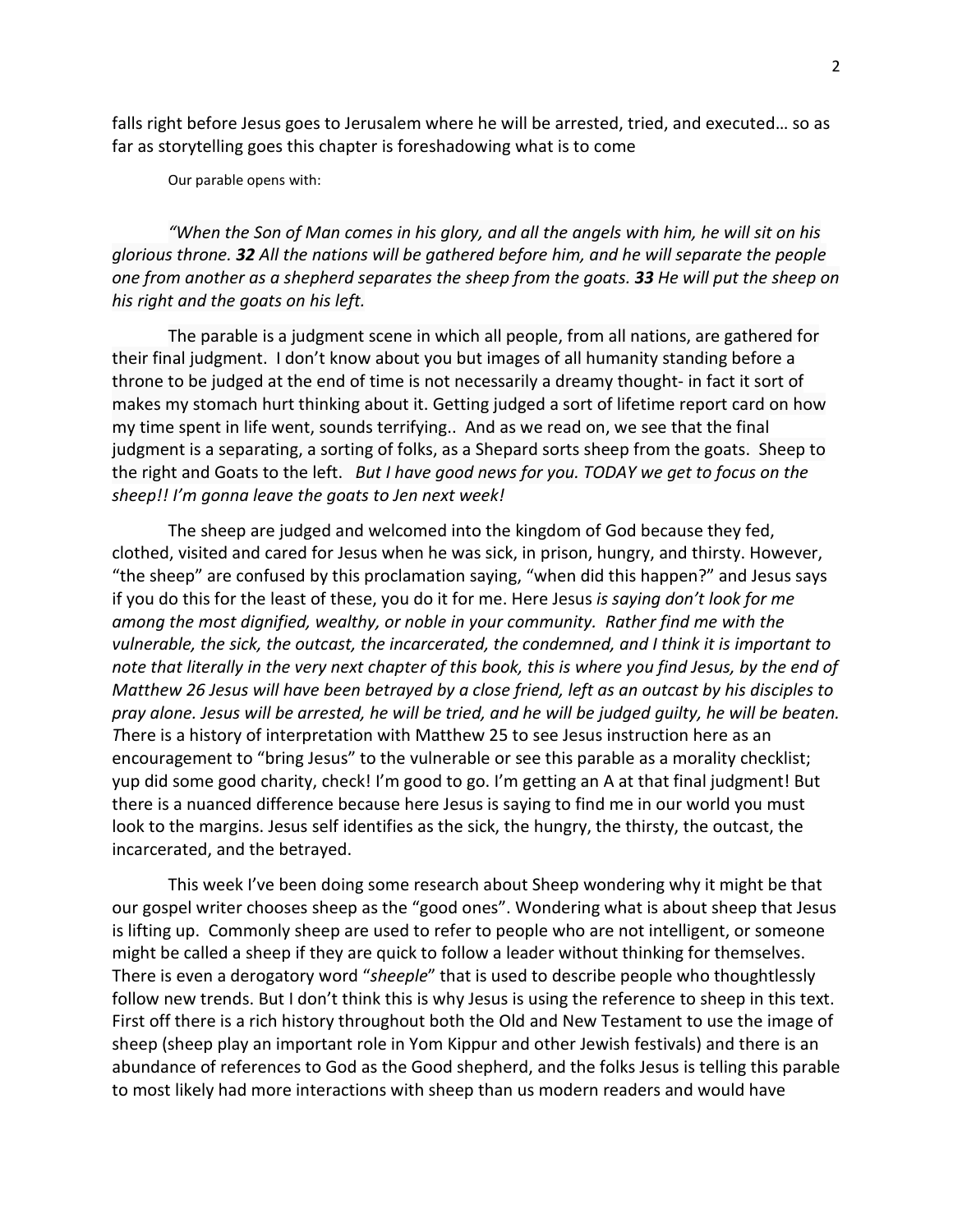understood the characteristics of sheep and goats. So what I have learned about sheep is that they are incredibly communal animals. Sheep cannot survive alone; they must be in community with other sheep to survive. In fact, while grazing they like to have at least 4-5 sheep in their line of vision. A sheep will become incredibly agitated and scared if separated from its herd. Also, Sheep have emotional intelligence and know when a fellow sheep is scared, happy, or calm. These emotional connections are what forge a strong bond among the sheep. One farmer I found states: "Although many think of their flocking instinct to be a sign of "dumbness," it is in fact a community-based survival mechanism where they have learned that their strength is much greater in numbers and their comfort and survival is enhanced as a group rather than as an individual."

I wonder if the strong communal nature of sheep is why Jesus is using them as an example to emulate. It seems that sheep understand something that us humans often struggle to understand. That we are all one and what happens to you affects me. That my freedom is wrapped up in your freedom, that my justice is wrapped up in your justice, that my health is contingent upon your health meaning that if I see one of my human siblings hungry, thirsty, condemned, or abused that is an act against us all.

One of my hero's in life is a man named Brian Stevenson- a civil rights attorney and author, who wrote the book *Just Mercy.* There is a movie with the same title, but as per usual the book is better than the movie. In Just Mercy Mr. Stevenson writes about what working with folks on death row has taught him… and he says:

*"Proximity has taught me some basic and humbling truths, including this vital lesson: Each of us is more than the worst thing we've ever done. My work with the poor and the incarcerated has persuaded me that the opposite of poverty is not wealth; the opposite of poverty is justice. Finally, I've come to believe that the true measure of our commitment to justice, the character of our society, our commitment to the rule of law, fairness, and equality cannot be measured by how we treat the rich, the powerful, the privileged, and the respected among us. The true measure of our character is how we treat the poor, the disfavored, the accused, the incarcerated, and the condemned."*

*"We are all implicated when we allow other people to be mistreated. An absence of compassion can corrupt the decency of a community, a state, a nation. Fear and anger can make us vindictive and abusive, unjust and unfair, until we all suffer from the absence of mercy and we condemn ourselves as much as we victimize others. I believe it's necessary to recognize that we all need mercy, we all need justice, and-perhaps-we all need some measure of unmerited grace."[1](#page-2-0)*

And I think this is what we learn from the sheep. Sheep somehow intrinsically understand that they are all one body, connected together, and that whatever happens to one sheep happens to the group, and so they are motivated to care for the whole and not just for the individual self. A selfish sheep is impossible. Which is why the people who were sorted as

<span id="page-2-0"></span><sup>1</sup> *(Bryan Stevenson, Just Mercy)*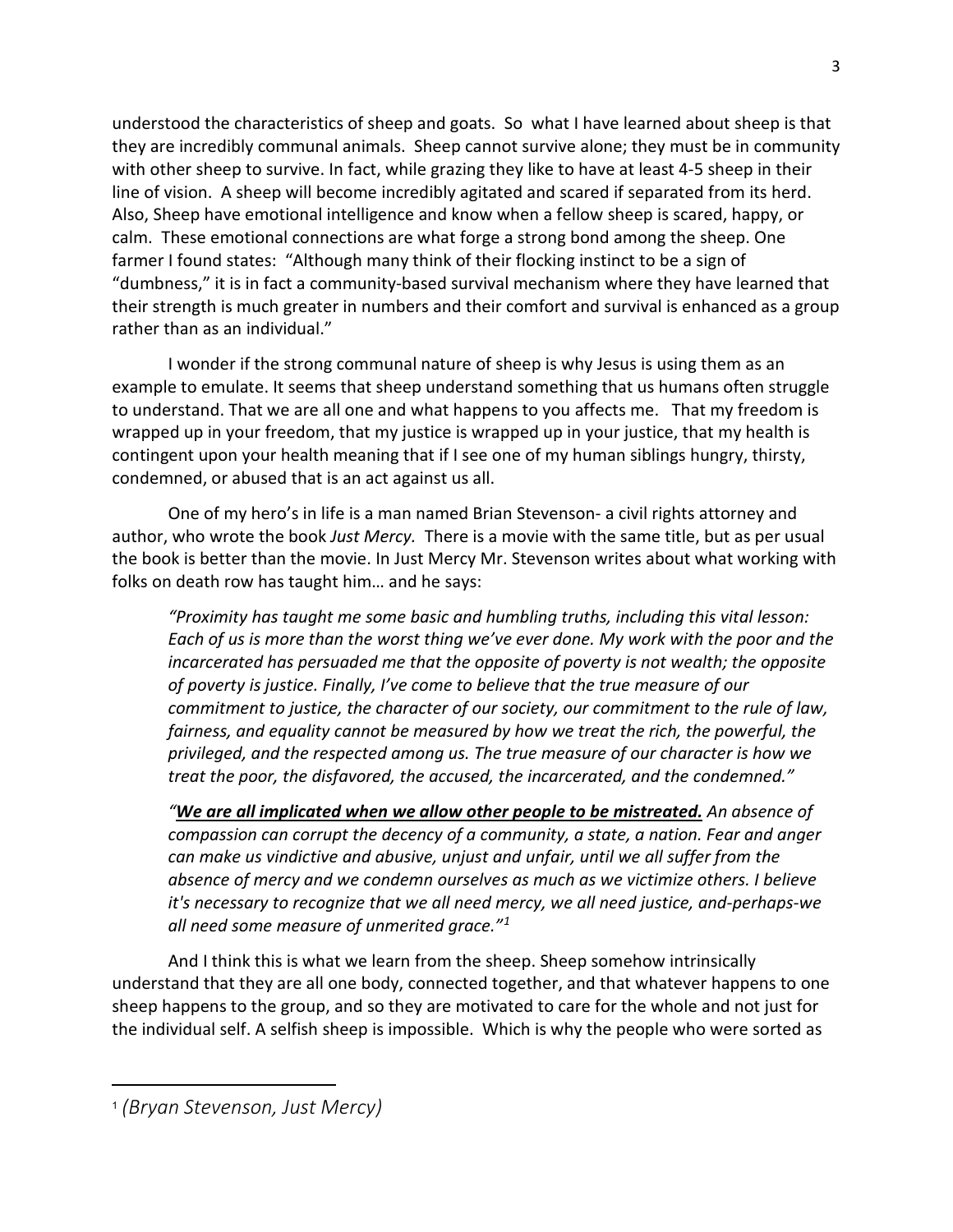sheep had somehow inadvertently cared for Jesus. They are the ones who saw their fellow humans in need and they responded.

On May 25, 2020 (an event occurred that I'm sure many of you remember) a man named George Floyd attempted to purchase a pack of cigarettes with a counterfeit \$20.00 bill in Minneapolis which instigated a call to the police that then led to the murder of George Floyd when a Police Officer named Derrick Chauvin kneeled on his neck for more than 9 minutes. This event sparked a protest and civil unrest throughout our country and world. In response to this murder protest erupted in over 2,000 cities across our globe. Anecdotally, I know that after the death of Mr. Floyd there was a shift among white people, and particularly white congregations, to begin thinking more deeply about race, and folks began to be a bit more curious about how something like this could happen. I know many churches who started offering book discussions and lectures about Anti Racism in the after math of Mr. Floyd's death. And we can be honest that even our congregation responded in this way; it was the following summer that we became a Matthew 25 congregation.

One of the reasons that this event had the impact that it did was because of cloud of witnesses, the community of sheep, who surround George Floyd on this day-

Charles McMillian, a curious neighbor who saw the commotion and knew something was wrong and refused to leave the scene. Charles is last person Mr. Floyd spoke to while on this earth. While testifying at Chauvin's trial McMillan broke down in tears recounting the experience.

Donald Williams, a father and Martial Arts Instructor who was going to the store to get a cold drink when seeing the event felt compelled to get involved. Because of his martial arts training he knew that the actions Chauvin were taking were fatal, and on video recording you can hear Donald pleading with the officers to stop and demanding that Chauvin get off of Mr. Floyd.

Jenna Scurry, the 911 dispatcher who saw Chauvin's actions on security cameras and knew something was wrong. She was so disturbed that she called her supervisor to report the incident, something she had never done before.

Genevie Hansen, an off-duty firefighter walking by, immediately knew something was wrong and that Mr. Floyd was in peril. She asked to begin CPR on Mr. Floyd, but was not allowed access by the police.

Darnella Fraizier, a teenager who was nearby, courageously decided to film the event. Her action of filming the murderous scene is why any of us know about this murder. Darnella was awarded a special journalism award by the Pulitzer Prize board. The committee said they honored Ms. Frazier for "courageously recording the murder of George Floyd, highlighting the crucial role of citizens in journalists' quest for truth and justice."

I believe that these witnesses, Charles, Donald, Jenna, Genevie, Darnella, took the action of the sheep. They saw one of their flock, rejected, harmed, incarcerated, beaten, and moved toward him, desperately wanting to rescue him from danger and bring him to safety. And I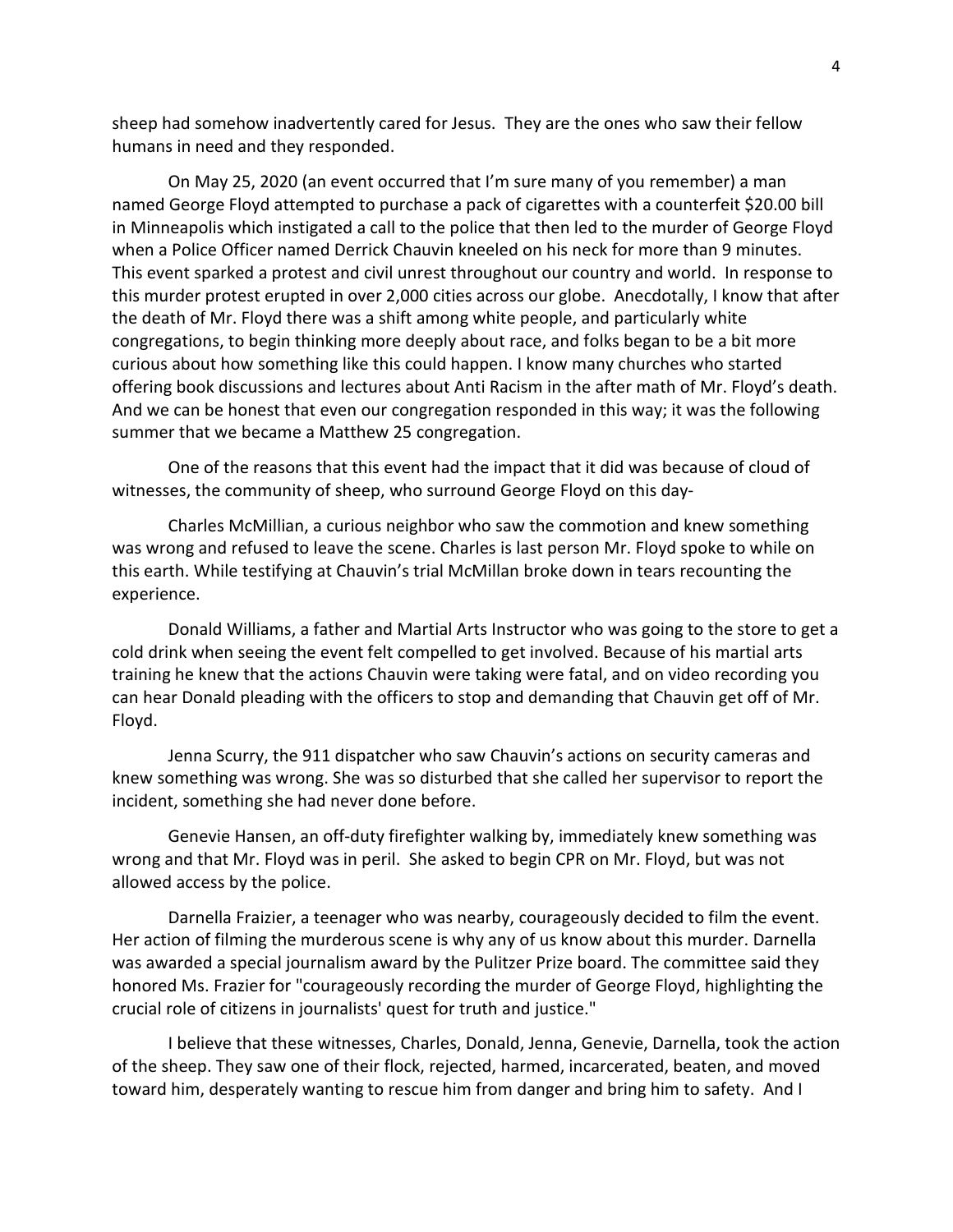think the reaction many across the world had is that part of our humanity that is like the sheep to respond knowing that the injustice done to Mr. Floyd was not just an action of harm to him, but to all of us, to our community of humanity.

*An absence of compassion can corrupt the decency of a community, a state, a nation. Fear and anger can make us vindictive and abusive, unjust and unfair, until we all suffer from the absence of mercy, and we condemn ourselves as much as we victimize others.* 

The events of Mr. Floyd's murder were so horrific that it was difficult for anyone to watch what happened and not get angry, not feel motivated to action. But we are called to respond to our fellow humanity even when the atrocities are not so blatant or obvious. The murder of Mr. Floyd was not a one-off event; rather it followed many deaths of black, indigenous and people of color at the hands of law enforcement.

I wanted to bring us back to the murder of Mr. Floyd because, for many (especially in white communities) this event was a turning point, a beginning, a moment when people could no longer ignore the truth that certain people (often along racial lines) are dehumanized and victimized. This was a moment when they realized that the world is not as they thought it was, though I have to say that many of our black and brown brothers and sisters have been telling us this truth for years. But There was something about this moment that opened people's ears to hear. And I think it is important to remember and not to let the passing years dull the pain. I wanted to go back to Mr. Floyd's death to remind us what is at stake, that this call to keep Matthew 25 at our center, is important and urgent. The world needs us to be about the work of the sheep; it is a matter of life and death.

Another detail about sheep that Jesus was certainly calling us to remember is the role that sheep play throughout the Old Testament in Sacrifice. It was a sheep that Abraham sacrificed instead of his son Isaac, it was sheep's blood painted on the door post in the exodus story, and it was sheep that were sacrificed yearly on Yom Kippur, the day of Atonement. Meaning that to be a congregation of sheep will also demand sacrifice on our part- the sacrifice of our individuality, our ideology, or our ways of seeing in the world. To be a congregation of sheep is to take off the mantle of individuality and pick up the mantle of solidarity with the vulnerable *to move towards and be with the sick, the outcast, the incarcerated, the condemned.*

Earlier I told you that as a Matthew 25 congregation we commit to three things

- To Strive to build congregation vitality
- To Work to eradicate poverty
- Be Committed to Dismantling Structural racism

We are committed to congregational vitality because we must be a vital congregation to be able to accomplish any of the work we are called to in the world. We must have a healthy and working congregation so that we are able to work towards justice, compassion, and mercy in this world.

We are committed to working towards the eradication of poverty because we take the words of Jesus seriously in this parable to help the most vulnerable.